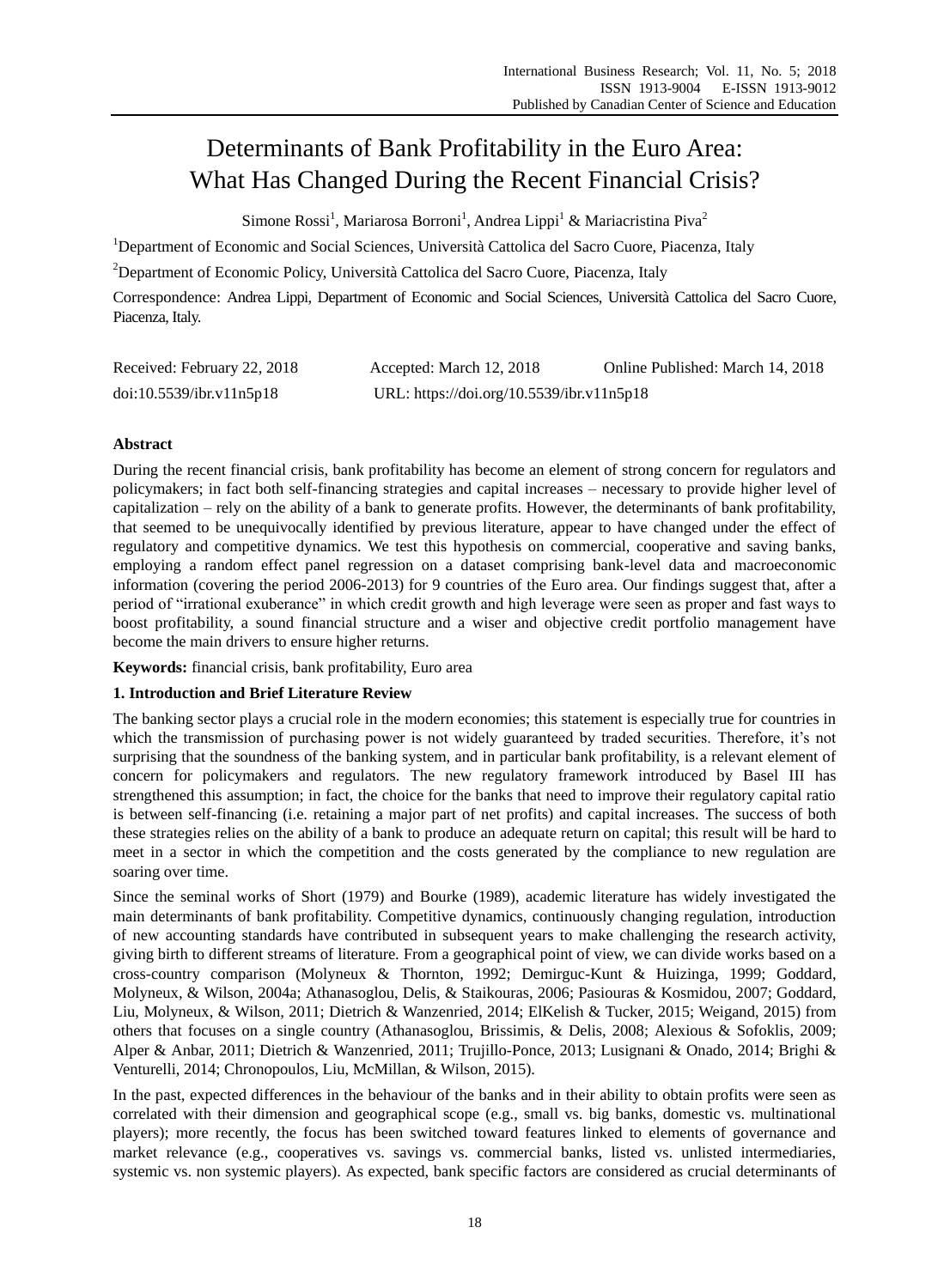profitability by a wide literature (Bourke, 1989; Demirguc-Kunt & Huizinga, 1999; Goddard, Molyneux, & Wilson, 2004b; Pasiouras & Kosmidou, 2007). These measures include bank size, bank specialization, loan share, revenues diversification, leverage, credit quality and efficiency. A relevant role in explaining bank profitability is also attributed to competitive and macroeconomic conditions (Bourke, 1989; Athanasoglou et al., 2008; Demirguc-Kunt & Huizinga, 1999; Molyneux & Thornton, 1992; Demirguc-Kunt & Huizinga, 2000; Beckmann, 2007; Albertazzi & Gambacorta, 2009; Genay & Podjasek, 2014; Saeed, 2014). This latter group of explanatory variables includes financial markets capitalization, GDP growth, inflation levels, market concentration.

More recently, interest has been raised on peripheral and emerging economies (Flamini, McDonald, & Schumacher, 2009; Javaid, Anwar, Zaman, & Gafoor, 2011; Olson & Zoubi, 2011; Misra, 2015) and on the effect of the crisis on bank profitability; however existing literature on this latter theme is still limited (Bolt, de Haan, Hoeberichts, van Oordt, & Swank, 2012; Beltratti & Stulz, 2012; Kasselaki & Tagkalakis, 2014).

This variety observed in literature is in line with the developing business model of the banks, which nowadays must compete in a challenging environment, much more segmented and complex than in the past. Moreover, the financial crisis of the last years has dramatically evidenced the risks underlying some competitive and operative strategies previously carried on by part of the banking system. For example, the fast expansion of credit and a high leverage had been seen in the past as good schemes to improve bank profitability; during the crisis, these same strategies has been widely considered (also by prudential regulation) as a potential dangerous source of instability. Furthermore, the starting point of the recent crisis has nearly coincided with the advent of significant changes in banking regulation (for example the rules introduced by Basel II in 2008). These latter innovations have the potential to permanently modify the way to perform the banking business, changing at the same time the fundamental drivers of banking profitability.

In particular, the advent of the recent financial crisis has dramatically reduced banks' margins, lowering the yields structure (the so called "new normal") and increasing the share of non-performing loans in banks' balance sheets. In this new framework, macroeconomic/competitive conditions and cost-efficiency should emerge as main determinants of bank profitability. During harsh times, the lack of opportunities to boost revenues requires a wise cost management; moreover, the economic cycle has an immediate effect over financial dynamics, including credit supply and demand. These outcomes are likely to be particularly relevant for banks focused on the traditional "commercial banking" activities. In effect, the surrounding economic environment (through the credit channel) directly influences income statement figures of these players. Then, our hypothesis is that the advent of the recent crisis has increased the importance of variables like GDP growth, market concentration, cost income ratio and loan loss provisions in explaining bank profitability.

Our work, using bank-level data covering the period 2006-2013, aims to test this hypothesis, highlighting which have been – and how they have changed over time – the main determinants of bank profitability just before and during the crisis in 9 countries in the Euro area. The choice of this geographical and economic context is due to several reasons. First of all, in the Euro area the traditional commercial banking activity still prevails. Moreover, the presence of numerous and sometimes large mutualistic players allows us to investigate the bank type dimension in explaining profits generation. Finally, during the time span 2009-2013 European banks have experimented a severe crisis period started with the negative spillovers of the great global financial crisis and continued with the European debt crisis.

We contribute to literature in different ways. First of all, the time span under investigation allows us to better explore the effect of the crisis on bank profitability. Moreover, the geographical scope of our sample reduces the heterogeneity problems usually linked to cross country analysis. In effect, the common monetary system and the shared adoption of regulatory frameworks like Basel Accords, MIFID, Banking Union, etc. have progressively strengthened this harmonization in the Euro Area.

## **2. Data and Methodology**

In order to investigate the determinants of bank profitability before and during the crisis, we use bank-level data derived from individual bank balance sheets and income statements, as available from BvD Bankscope database. We consider only commercial, cooperative and saving banks. For macroeconomic and competitive conditions we use data from World Bank, European Central Bank and Eurostat. Our data set covers the eleven 'first entrant' countries of the Euro-area (Austria, Belgium, Finland, France, Germany, Ireland, Italy, Luxembourg, Netherlands, Portugal and Spain); however two of them (Ireland and Netherlands) are not included in the final sample given the widespread presence of missing values in domestic banks balance sheets. We investigate the period 2006-2013. There is wide evidence that the global financial crisis started in late 2007; however, it is quite difficult to determine the exact starting point of the negative effect of the crisis on banks profitability. In effect,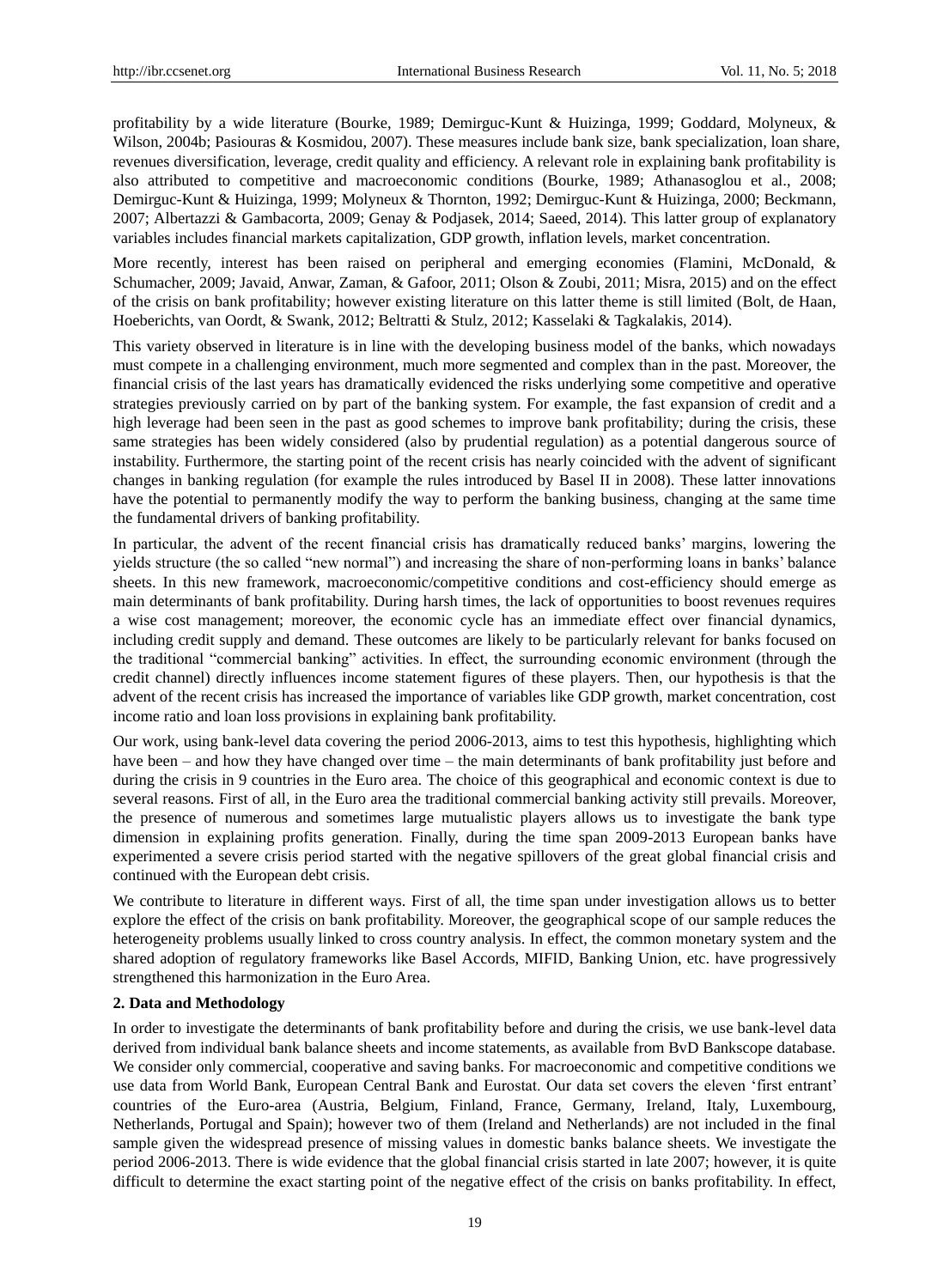what really counts in modelling an econometric analysis is not the official beginning of the crisis, but the moment from which the bank balance sheets have been affected by the crisis itself. According to this statement, we split our sample in two different periods (Pre-crisis and Crisis) using the mean and median values of our banks profitability measures over time as a reference; data show that profitability measures mainly drop in 2009 balance sheets, so we consider this year the starting point of the crisis.

Table 1 lists and describes the variables used in this study and indicates the expected effect of them on bank profitability. Table 2 summarizes the descriptive statistics of these variables, highlighting the mean-median values before and during the crisis. Panel composition is outlined in Table 3.

Table 1. Variables definition

| <b>Variable</b> | <b>Description</b>                                              | <b>Expected</b><br>effect | <b>Source</b>         |
|-----------------|-----------------------------------------------------------------|---------------------------|-----------------------|
| <b>ROAA</b>     | Return on average assets                                        |                           | Bankscope             |
| <b>ROAE</b>     | Return on average equity                                        |                           | Bankscope             |
| NIM             | Net interest margin over average earning assets                 |                           | Bankscope             |
| Loans TA        | Net Loans over total assets                                     | $+/-$                     | Bankscope             |
| Loans growth    | Loans growth                                                    | $^{+}$                    | Bankscope             |
| Loanimpch Loans | Loan impairment charges to average gross loans                  | -                         | Bankscope             |
| Total assets    | Natural Logarithm of total assets                               | $+/-$                     | Bankscope             |
| Eq_TA           | Equity over total assets                                        | $+/-$                     | Bankscope             |
| Cost Income     | Cost income ratio                                               |                           | Bankscope             |
| Nonintinc grev  | Non-interest income over gross revenues                         | $+/-$                     | Bankscope             |
| Cooperative     | Dummy variable: 1 for cooperative banks                         |                           | Bankscope             |
| Saving          | Dummy variable: 1 for saving banks                              |                           | Bankscope             |
| GDP growth rate | Annual real GDP growth                                          | $+$                       | Eurostat              |
| <b>HICP</b>     | Harmonized index of consumer prices - Euro Area                 | $+/-$                     | Eurostat              |
| <b>HHI</b>      | Herfindahl Hirschman index for credit institutions Total Assets | $+/-$                     | European Central Bank |
| MktCap GDP      | Market capitalization over $GDP - 1$ lag                        | $+/-$                     | World Bank            |

Table 2. Descriptive statistics

| Obs | Median  | Mean   | Std. Dev. | Min        | Max     |
|-----|---------|--------|-----------|------------|---------|
| 375 | 0.542   | 0.566  | 0.553     | $-3.986$   | 2.442   |
| 375 | 7.948   | 8.406  | 13.201    | $-106.938$ | 83.592  |
| 375 | 1.796   | 1.794  | 0.786     | $-1.072$   | 4.934   |
| 375 | 62.868  | 58.455 | 20.667    | 8.293      | 91.415  |
| 375 | 9.980   | 13.778 | 22.365    | $-30.670$  | 180.460 |
| 375 | 0.370   | 0.464  | 0.513     | $-1.120$   | 3.540   |
| 375 | 16.560  | 17.038 | 1.342     | 13.904     | 21.533  |
| 375 | 6.421   | 6.816  | 3.148     | 0.377      | 16.830  |
| 375 | 62.874  | 64.064 | 18.092    | 18.343     | 198.394 |
| 375 | 36.980  | 38.106 | 41.073    | $-84.960$  | 662.680 |
| 375 | 2.400   | 1.988  | 1.545     | $-1.000$   | 8.400   |
| 375 | 2.200   | 2.430  | 0.741     | 1.300      | 4.500   |
| 375 | 0.068   | 0.060  | 0.047     | 0.018      | 0.316   |
| 375 | 102.482 | 89.671 | 36.323    | 33.949     | 144.561 |
|     |         |        |           |            |         |

| <b>CRISIS PERIOD</b> |     |        |          |           |           |         |
|----------------------|-----|--------|----------|-----------|-----------|---------|
| Variable             | Obs | Median | Mean     | Std. Dev. | Min       | Max     |
| <b>ROAA</b>          | 625 | 0.321  | 0.310    | 0.562     | $-5.882$  | 3.116   |
| <b>ROAE</b>          | 625 | 4.691  | 4.475    | 10.090    | $-84.757$ | 73.447  |
| <b>NIM</b>           | 625 | 1.547  | 1.579    | 0.590     | $-0.766$  | 4.155   |
| Loans TA             | 625 | 63.705 | 59.072   | 20.401    | 8.521     | 93.155  |
| Loans growth         | 625 | 2.840  | 3.314    | 10.617    | $-56.370$ | 127.630 |
| Loanimpch Loans      | 625 | 0.370  | 0.527    | 0.758     | $-6.080$  | 5.020   |
| Total assets         | 625 | 16.745 | 17.231   | 1.290     | 14.496    | 21.354  |
| $Eq\_TA$             | 625 | 7.102  | 7.211    | 3.045     | 1.192     | 18.013  |
| Cost Income          | 625 | 63.332 | 62.746   | 14.812    | 24.184    | 145.124 |
| Nonintinc_grev       | 625 | 38.060 | 37.415   | 14.414    | $-30.250$ | 208.560 |
| GDP growth rate      | 625 | 0.400  | $-0.010$ | 2.638     | $-8.300$  | 5.700   |
| <b>HICP</b>          | 625 | 1.700  | 1.640    | 0.953     | $-0.900$  | 3.700   |
| <b>HHI</b>           | 625 | 0.055  | 0.058    | 0.048     | 0.021     | 0.370   |
| MktCap_GDP           | 625 | 42.067 | 43.145   | 14.225    | 13.476    | 86.540  |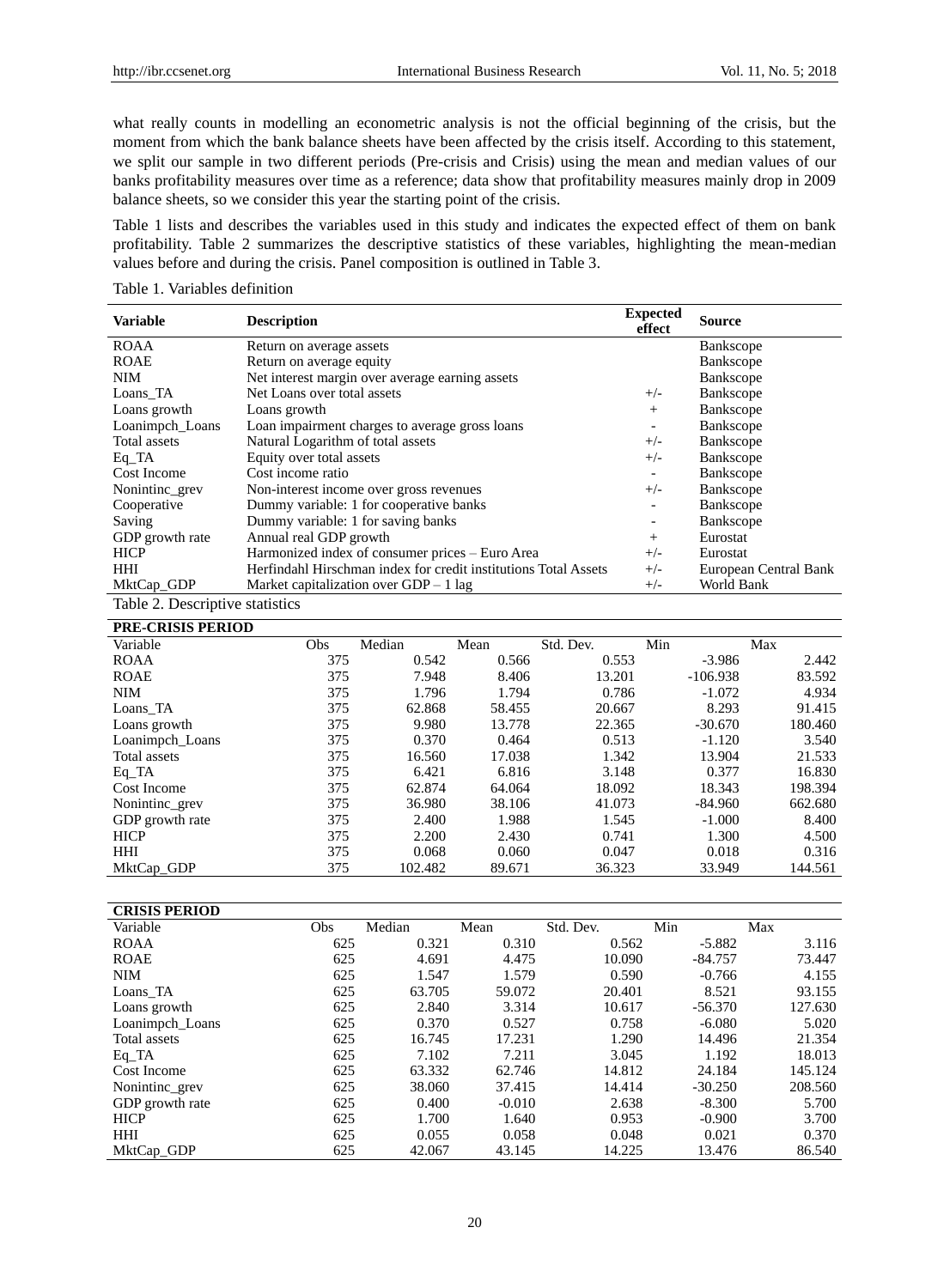| <b>Bank type</b>   | $N^{\circ}$ of observations | $N^{\circ}$ of banks |
|--------------------|-----------------------------|----------------------|
| Commercial         | 416                         | 52                   |
| Saving             | 248                         | 31                   |
| Cooperative        | 336                         | 42                   |
| Country            |                             |                      |
| Austria            | 32                          |                      |
| Belgium            | 24                          | 3                    |
| Germany            | 192                         | 24                   |
| Spain              | 56                          |                      |
| Finland            | 24                          | 3                    |
| France             | 472                         | 59                   |
| Italy              | 144                         | 18                   |
| Luxemburg          | 32                          | 4                    |
| Portugal           | 24                          | 3                    |
| <b>Full Sample</b> | 1,000                       | 125                  |

#### Table 3. Sample composition

We use the following random effect panel model to explore the determinants of bank profitability before (years 2006-2008) and during the crisis (years 2009-2013):

$$
\Pi_{it} = c + \sum_{j=1}^{J} \beta_j X_{it}^j + \sum_{m=1}^{M} \beta_m X_{it}^m + \sum_{d=1}^{D} \beta_d X_{it}^d + \varepsilon_{it}
$$
(I)

where  $\Pi_{it}$  is the profitability of bank *i* at time *t*, *c* is the constant term and  $\varepsilon_{it}$  the disturbance term. Our explanatory variables are grouped into bank-specific  $(X_{it}^j)$  and macroeconomic ones  $(X_{it}^m)$ ; moreover, we include a set of dummies  $(X_{it}^d)$  that captures bank specialization (i.e. cooperatives and saving banks). Random effect specification has been preferred on fixed effect given the results of an Hausman test on the differences between the coefficients.

According to mainstream literature, we consider three dependent variables to explain bank profitability: ROAA, ROAE and NIM. ROAA (return on average assets) explains bank capacity to generate profits from the managed assets and it's widely considered the key ratio to evaluate bank profitability (Golin, 2013). ROAE (return on average equity) reveals how much profit a company generates with the shareholders' capital. NIM (net interest margin over average earning assets) may be considered a proxy for the income generation capacity of the traditional banking business, i.e., lending and borrowing money.

The following bank-specific characteristics are used as internal determinants of performance.

Eq\_ta: the ratio of Equity to Total Assets is a measure of capital strength. High ratios indicate a low level of leverage, and therefore low riskiness: consequently, on the basis of the conventional risk-return hypothesis, they are associated with lower expected profitability. However, as noted in Dietrich and Wanzenried (2014), lower levels of risk strengthen bank soundness and reduce funding costs, with a positive effect on its profitability. Given these opposite effects, the impact of bank's capitalization on profitability is not theoretically determinate.

Cost income: calculated as the ratio between operating costs (which include administrative costs, staff expenses, and property costs) and gross revenues, this indicator is a measure of efficiency: a lower level of this ratio has an expected positive effect on bank profitability (among others, Molyneux & Thorton, 1992; Goddard et al., 2013; Dietrich & Wanzenried, 2014).

Loans\_ta: the Net Loans to Total Assets ratio measures the weight of loans (net of reserves) on total assets. It shows bank's traditional approach towards lending activities and, indirectly, it's experience/specialization in granting credit to customers, leading to a deeper consciousness in credit risk evaluation. In this sense, we expect a positive effect of this variable on profitability (in line with Goddard, Liu, Molyneux, & Wilson, 2013; Abreu & Mendes, 2001; Demirguc-Kunt & Huizinga, 2000).

Loans growth: this variable indicates the growth rate of gross loans between the previous and the current year. Being a way to expand business opportunities, loans growth - where not 'abnormal' (Foos, Norden, & Weber, 2010) - may promote bank profitability (Kok, Moré, & Pancaro, 2015); hence we expect positive sign for the coefficient associated to this variable.

Nonintinc\_grev: the ratio Non-Interest Income to Gross revenues is a measure that allows us to identify the level of income diversification of a bank. The higher the ratio, the more important are activities different from traditional lending and borrowing. This kind of business diversification has two opposite effects on profitability. On the one hand, it can promote a reduction in profit volatility, due to a 'portfolio effect'; on the other hand, it may distract the bank from its core business. In literature are found very different diversification measures and the impact of them on profitability is mainly empirically determined (Kok et al., 2015).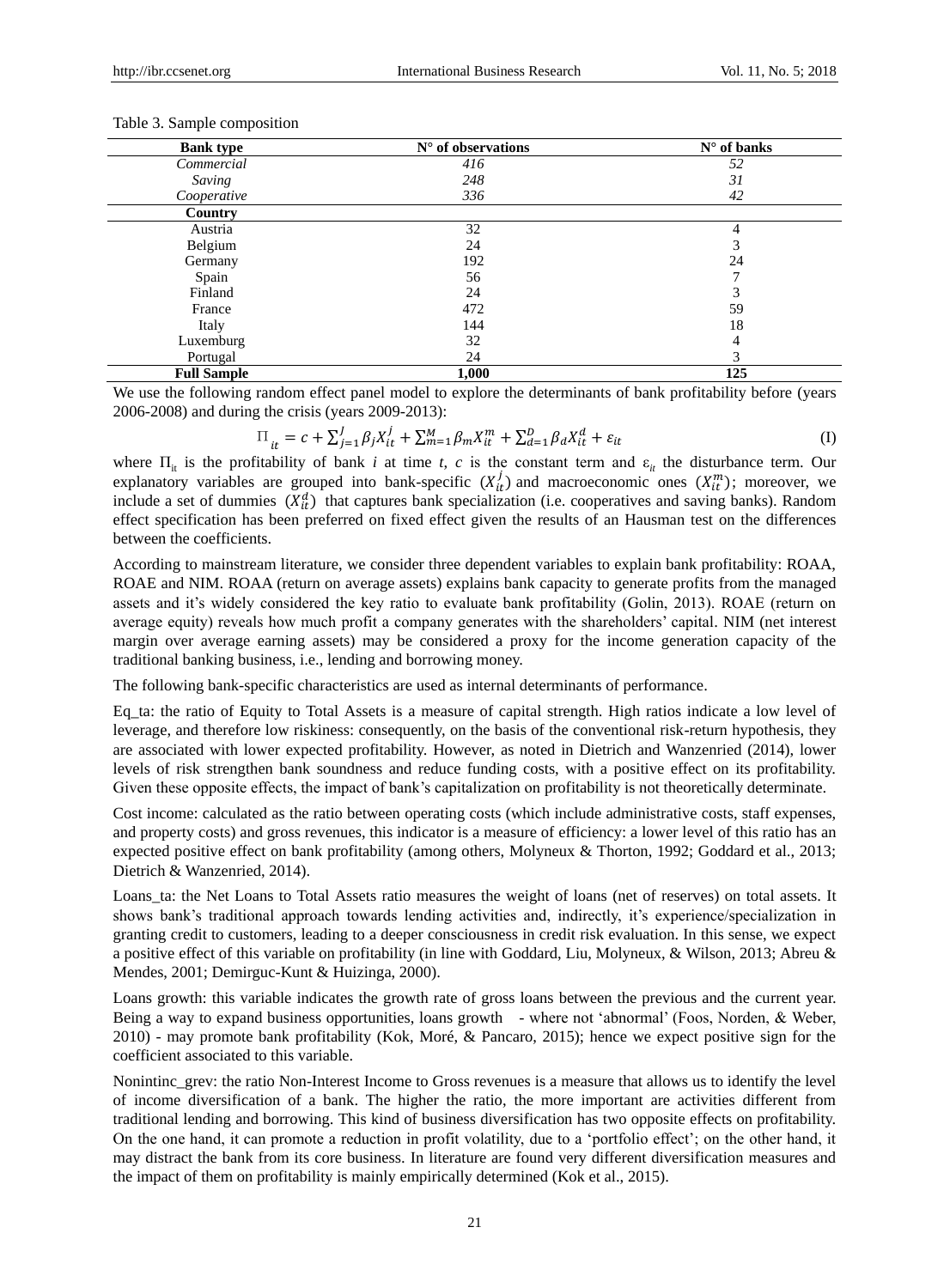Total assets: we use the natural logarithm of bank assets to control for bank size. An increase in the bank dimension brings two opposite effects: on the one hand the opportunity to exploit scale and scope economies and on the other hand the costs associated with bureaucracy and complexity. Hence, the expected sign of the coefficient associated to this variable is undetermined.

Loanimpch loans: Loan impairment charges to average gross loans are part of the overall cost of lending activity; in this sense they have a negative impact on bank profitability (Chronopoulos et al., 2015) as measured by ROAA and ROAE. This is not likely to occur for NIM that can instead benefit from a riskier portfolio.

Our model controls for bank specialization through three dummies that identify commercial (Commercial), cooperatives (Cooperative) and savings banks (Saving); this allows us to focus on the impact of a mutualistic nature on profitability before and during the crisis. Cooperatives and saving banks usually provide credit lines to small and medium enterprises and therefore are considered more close to the local economy (Goddard et al., 2013; Goddard et al., 2004a); we expect that this commitment can lower bank profitability, due to the difficulty to enforce 'flight to quality' strategies.

Our set of external indicators includes different coincident and lagged country-specific variables that are likely to influence the bank profitability. Undoubtedly, the strength of competition in the banking sector, the soundness of the surrounding economic environment and other external factors impact on the costs and revenues of a bank, on the quality of its assets and hence on its financial stability.

To capture the fluctuations of the economic cycle we use the real GDP growth for each country under investigation. Previous studies have found a positive relationship between this variable and the banking sector profitability (Goddard et al., 2011; Kanas, Vasiliou, & Eriotis, 2012; Albertazzi & Gambacorta, 2009; Athanasoglou et al., 2006; Beckmann, 2007); improved market conditions are associated with a better quality of the loans portfolio and with an increase of net interest margin. The growth of credit demand raises interest rates, while liquidity abundance on the market reduces funding costs for banks; naturally, the worsening of economic conditions brings to an opposite result, compressing the banks' profit margins.

The choice to select countries that are part of the Euro Area allows us to have a homogeneous environment with regard to monetary policy; nevertheless, there are still differences in the level of inflation and interest rates of each country. To deal with this source of heterogeneity we use the national HICP index observed in each country; inflation influences different items in the bank balance sheets, like assets value, funding costs and interest rates on loans. However, in existing literature there is no clear evidence about the final effect of inflation on bank profitability (Beltratti & Stulz, 2012; Demirguc-Kunt & Huizinga, 2000; Trujillo-Ponce, 2013; Pasiouras & Kosmidu, 2007); the expected sign of the coefficient in our regressions is therefore indeterminate.

The traditional theories about the effect of competition on firm profitability have been applied to the banking sector leading to different approaches. Among them we find the Structure - Conduct - Performance hypotheses, the Efficient - Structure hypotheses, the Expense Preference hypotheses, the Galbraith - Caves Risk-avoidance hypotheses (for a review of literature about these topics see Rasiah, 2010). Usually a higher degree of market concentration is associated with the opportunity of extracting oligopolistic rents through collusive behaviours. However, a concentrated banking market can be the result of a fierce competition between intermediaries: this could compress their profit margins, for example in the traditional activity of borrowing and lending, reducing bank profitability. As a result, the expected effect of concentration on profitability is uncertain. It's worth observing that is difficult to find an uncontroversial measure of market concentration; previous studies have used a wide set of indicators (e.g. the market share of the first 3-5 players, the Lerner Index, etc.). In our paper we use the Herfindahl Hirschman Index (HHI) of total assets for each country, which is the measure of market concentration used by European Central Bank.

In addition, we control for the 'competition' between banks and financial markets. To do this, we use a measure of relative importance of capital markets for the economy of a country, built as the ratio of market capitalization over GDP (mktcap\_GDP). Where financial markets are underdeveloped, there is room for the banking system to exploit its bargaining power towards the customers, for example in credit supply: in this sense, poor financial markets fail in counterbalancing a concentrated banking market. On the contrary, efficient markets can compete with the banking sector in providing financial resources to borrowers and opportunities to investors. At the same time, banks can expand their business lines toward financial consulting and trading services, raising their non-interest incomes; as a result, the expected effect of financial market development over bank profits is undetermined. Since a relevant share of market capitalization is attributable to large listed banks, we prevent endogeneity problems using a lagged version of this variable.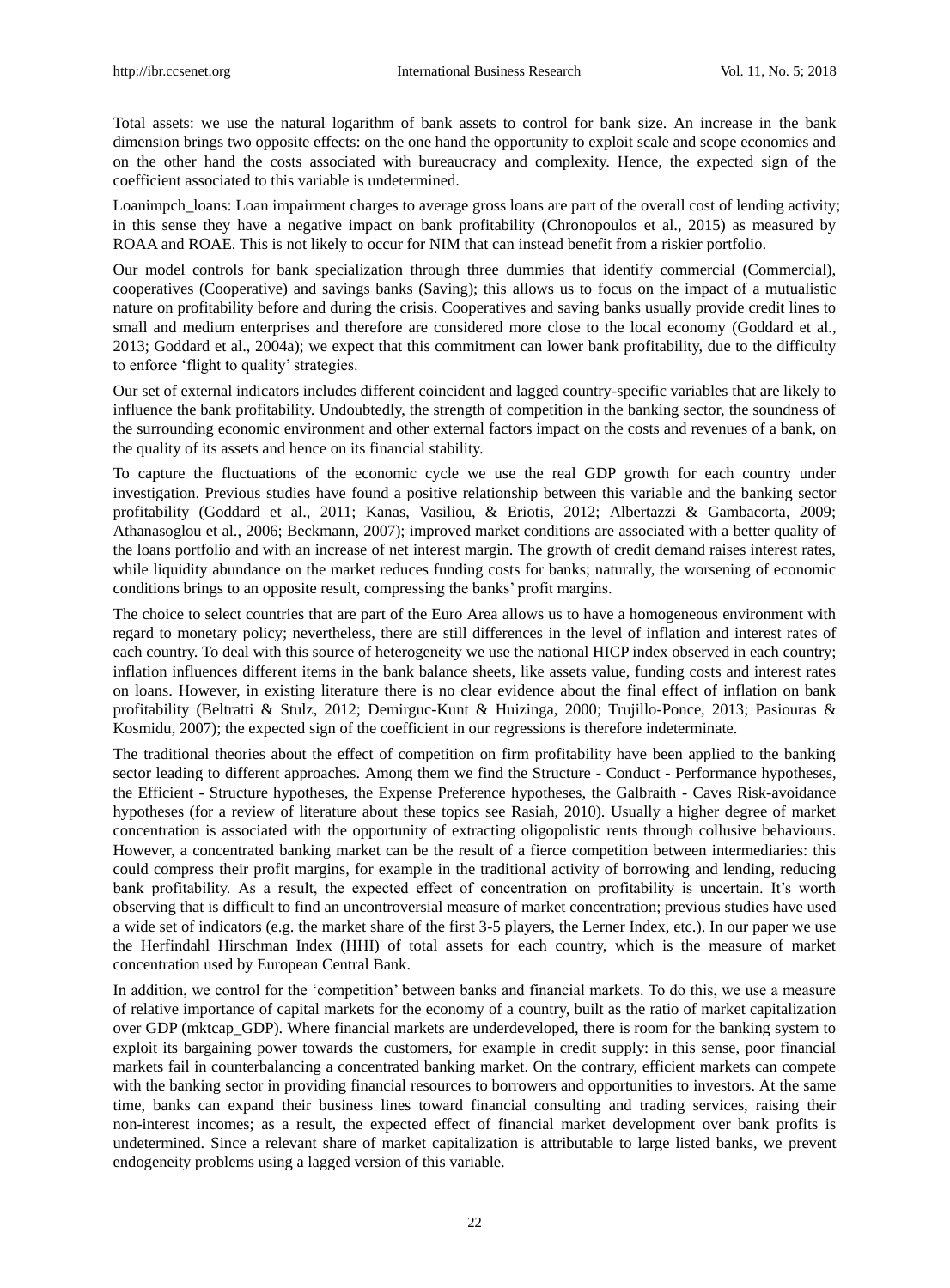## **3. Results**

Estimation results are presented in Table 4.

Table 4. Estimation results

|                                  | <b>ROAA</b> |               | <b>ROAE</b> |               | <b>NIM</b>  |               |
|----------------------------------|-------------|---------------|-------------|---------------|-------------|---------------|
|                                  | Pre-crisis  | <b>Crisis</b> | Pre-crisis  | <b>Crisis</b> | Pre-crisis  | <b>Crisis</b> |
|                                  | (1)         | (2)           | (3)         | (4)           | (5)         | (6)           |
| <b>Bank specific variables</b>   |             |               |             |               |             |               |
| total assets                     | $-0.003$    | 0.012         | $-0.687$    | 0.377         | $-0.139***$ | $-0.118***$   |
|                                  | (0.023)     | (0.032)       | (0.777)     | (0.670)       | (0.050)     | (0.042)       |
| $eq\_ta$                         | $0.055***$  | $0.034***$    | $-0.566$    | $-0.223$      | $0.061***$  | $0.048***$    |
|                                  | (0.011)     | (0.009)       | (0.448)     | (0.194)       | (0.018)     | (0.009)       |
| loans ta                         | $-0.001$    | 0.003         | 0.026       | 0.074         | $0.014***$  | $0.005***$    |
|                                  | (0.002)     | (0.002)       | (0.051)     | (0.047)       | (0.003)     | (0.002)       |
| loans growth                     | 0.003       | 0.002         | $0.089***$  | 0.012         | $0.003***$  | $0.003**$     |
|                                  | (0.001)     | (0.002)       | (0.032)     | (0.039)       | (0.001)     | (0.001)       |
| loanimpch avgloan                | $-0.195**$  | $-0.229***$   | $-6.011**$  | $-4.091***$   | $0.184***$  | $0.051***$    |
|                                  | (0.087)     | (0.088)       | (2.446)     | (1.136)       | (0.050)     | (0.016)       |
| cost income                      | $-0.015***$ | $-0.021***$   | $-0.269***$ | $-0.408***$   | $-0.002$    | $-0.006***$   |
|                                  | (0.004)     | (0.003)       | (0.095)     | (0.067)       | (0.002)     | (0.001)       |
| nonintinc_grev                   | $-0.002***$ | 0.000         | $-0.046***$ | $-0.002$      | $-0.002**$  | $-0.014***$   |
|                                  | (0.000)     | (0.001)       | (0.014)     | (0.022)       | (0.001)     | (0.003)       |
| cooperative                      | $-0.228**$  | $-0.233***$   | $-4.565*$   | $-5.803***$   | $-0.364**$  | $-0.288**$    |
|                                  | (0.113)     | (0.087)       | (2.298)     | (1.667)       | (0.169)     | (0.118)       |
| saving                           | $-0.231**$  | $-0.243***$   | $-4.919**$  | $-4.710***$   | $-0.156$    | $-0.212*$     |
|                                  | (0.101)     | (0.077)       | (2.367)     | (1.424)       | (0.151)     | (0.118)       |
| <b>Macroeconomic variables</b>   |             |               |             |               |             |               |
| <b>GDP</b> growth rate           | $-0.086***$ | $0.072***$    | $-2.163**$  | $1.360***$    | $-0.042$    | $0.018*$      |
|                                  | (0.029)     | (0.025)       | (0.859)     | (0.384)       | (0.035)     | (0.010)       |
| hicp                             | $-0.083$    | $0.159*$      | $-2.427$    | $2.325*$      | 0.007       | 0.034         |
|                                  | (0.105)     | (0.083)       | (2.809)     | (1.205)       | (0.031)     | (0.028)       |
| hhi                              | 2.358       | $-4.819***$   | 116.671     | $-73.098**$   | $5.211***$  | $-2.340**$    |
|                                  | (4.163)     | (1.623)       | (115.035)   | (30.622)      | (1.715)     | (1.074)       |
| mktcap_gdp                       | $0.007**$   | $-0.004$      | 0.118       | $-0.097***$   | $-0.004$    | $-0.000$      |
|                                  | (0.003)     | (0.002)       | (0.095)     | (0.036)       | (0.003)     | (0.001)       |
| Constant                         | 0.391       | $1.518**$     | 24.716*     | 27.199*       | 0.131       | $3.906***$    |
|                                  | (0.611)     | (0.689)       | (13.770)    | (15.237)      | (0.321)     | (0.816)       |
| <b>Wald test on time dummies</b> | $14.65***$  | $9.05*$       | 23.38***    | 12.18**       | $11.76***$  | $22.00***$    |
|                                  | (0.00)      | (0.06)        | (0.00)      | (0.02)        | (0.00)      | (0.00)        |
| Wald<br>test<br>on<br>country    | 8.67        | $19.82**$     | 5.90        | $17.37**$     | 37.33***    | $36.74***$    |
| dummies                          | (0.37)      | (0.01)        | (0.66)      | (0.03)        | (0.00)      | (0.00)        |
| <b>R-squared overall</b>         | 0.57        | 0.55          | 0.32        | 0.50          | 0.65        | 0.62          |
| <b>Banks</b>                     | 125         |               | 125         |               |             | 125           |
| <b>Observations</b>              | 375         | 625           | 375         | 625           | 375         | 625           |

The recent crisis has emphasised the importance of credit dynamics for the soundness of the banking system; this both from a quantitative and qualitative point of view. In line with this observation, we use three measures, to highlight the importance of lending (net loans to total assets and loans growth) and the quality of credit portfolio (Loan impairment charges to average gross loans) for the banks included in our sample. The share of loans over total assets has a positive and significant coefficient in NIM regression, but not in ROAE and ROAA estimations; bank specialization in the traditional lending activity seems to have a positive and stable effect on the net interest margin.

Loans growth has a positive and significant sign over all our pre-crisis regressions; in that period the attitude to increase credit was considered a good health indicator of a bank and one of the most crucial driver to boost profitability. However, recent studies (Foos et al., 2010) have demonstrated that an abnormal credit growth can generate more loan loss provisions (LLPs) and a reduction of the overall bank profitability; this is what happened across the crisis period.

The worsening quality of the outstanding credit portfolio, as measured by loan impairment charges to average gross loans, reduces ROAA and ROAE - that are more sensitive to LLPs - but not NIM that does not take into account this item. NIM may rather be increased from a riskier outstanding credit portfolio; however this effect should be negative from a risk-adjusted point of view.

Table 4 reports a negative and significant coefficient on total assets in NIM estimations; larger banks have experimented a lower profitability in the period under examination. This should be explained by different point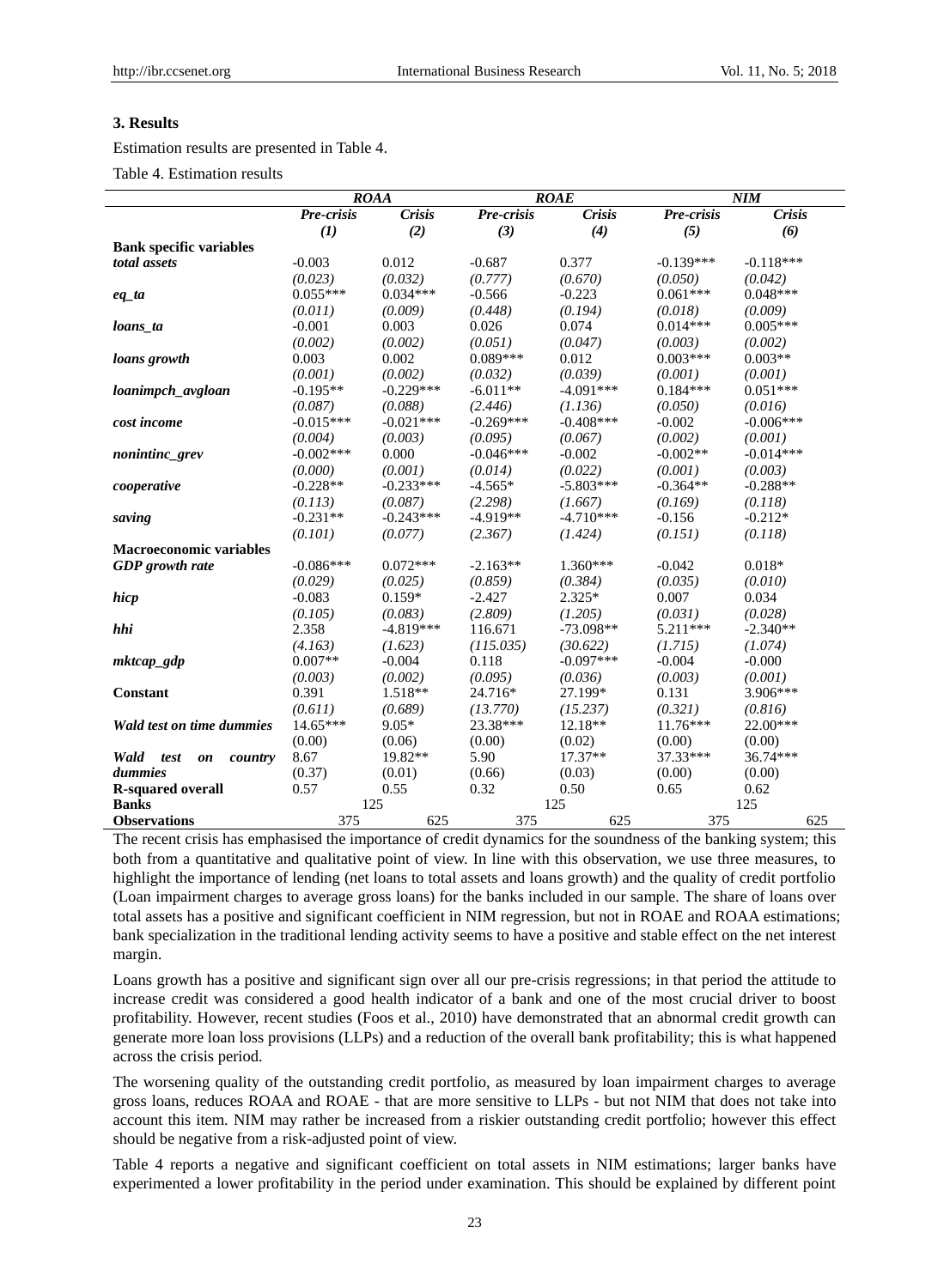of views. On the one hand, immediately after the beginning of the financial crisis, the blackout of the interbank market has penalized much more the borrowers than the lenders (usually represented by institutions with a high ability to collect money on the market, i.e. small local banks). On the other hand, smaller banks typically present a wider interest rate spread between borrowing and lending.

Equity over total assets has a positive and significant coefficient in NIM and ROAA regressions; it has negative but not significant coefficients in ROAE table. Banks with a lower leverage are perceived as more stable by the market and can pay lower risk premium; this has a positive effect on NIM and net income. The results obtained in ROAE regressions can be explained considering that in this profitability measure the equity represents the denominator. A higher level of equity, *ceteris paribus*, reduces the expected level of ROAE.

Cost Income ratio, as expected, presents steadily negative and significant sign. Banks effort to improve their efficiency has granted a higher level of profitability before and during the crisis.

We find a negative and significant coefficient on non-interest income over gross revenues in NIM estimation; we find mixed results in ROAA and ROAE regressions. As expected, lower levels of specialization in traditional banking activity reduce the NIM of the banks included in our sample. ROAA and ROAE regressions show negative and significant coefficients during the pre-crisis period and positive and not significant coefficient during the crisis. These results are coherent with a two-tier period; the first one, in which the leading strategy to boost profitability was expanding the lending portfolio, and the second one – i.e., during the crisis – that required the banks to find alternative sources of profits.

Table 4 reports negative and significant coefficients on our two specialization dummies (cooperatives and saving banks) in almost all the regressions. Results are consistent with the typical attitude of these types of banks, which favour long lasting relationships instead of short-term profitability; the wide time span of the crisis and the frequent small and medium enterprises bankruptcy have exacerbated these results.

With regard to macroeconomic conditions, we find significant and positive coefficients on GDP growth during the crisis, while negative and significant before. This latter result appears trickier to explain. Probably, during the pre-crisis period the delayed recognition of the worsening of macroeconomic conditions in banks' balance sheets (through a higher level of LLPs) has weakened the link between banking profitability and economic growth.

Estimations report positive and weakly significant coefficients on HICP in ROAA and ROAE regressions for the crisis period; however it must be noted that during the time span under investigation, HICP has experienced a high volatility, even reaching negative values.

HHI has negative – where significant – coefficient in ROAA and ROAE regressions. Estimation results appear coherent with a market framework in which concentration leads to tougher competition between banks, reducing profitability. This is true particularly in troubled periods, when rivalries are fiercer. For NIM we find a positive and significant coefficient in the pre-crisis period, while negative and significant during the crisis. These mixed results suggest that the extraction of oligopolistic rents is likely to occur only during economic upturns, while during a crisis period the 'life-and-death struggle' severely erodes the margins.

Finally, coefficients associated to market capitalization over GDP are positive before the crisis and negative in the following period in ROAA and ROAE regression, while negative and not significant in NIM columns. A high development of financial markets can be used by the banking system to increase profitability. However, during economic downturns, the perceived riskiness of the banking business rises; in this context, financial markets may become a potential competitor of banks, offering a wide set of alternative financial opportunities to investors.

Overall, empirical evidence supports our research hypothesis. The pattern of coefficients before and during the crisis period confirms that macroeconomic conditions (including competitive pressure, as measured by the variable HHI) and cost-efficiency have increased their relevance in explaining bank profitability. This effect is evident both in the magnitude and in the statistical significance of the coefficients associated to the variables of main interest. Operating costs and loan loss provisions play a crucial role in determining the banks' profit margins when the market yields drops, as happened after the recent global crisis. The resulting weakened income statements are much more sensible to exogenous factors: estimations confirm that the crisis has reinforced the effects on banks' profits deriving from the economic cycle and the dynamics of inflation. Since the exogenous forces linked to the "new normal" could maintain the market yields near to zero for a long time, banks should work on the variables under (at least in part) their control: operating costs and credit standards.

## **4. Conclusions**

The new regulatory framework introduced by Basel III has strengthened the importance of bank profitability; this both to promote self-financing and to ease capital increases. In effect the success of these strategies relies on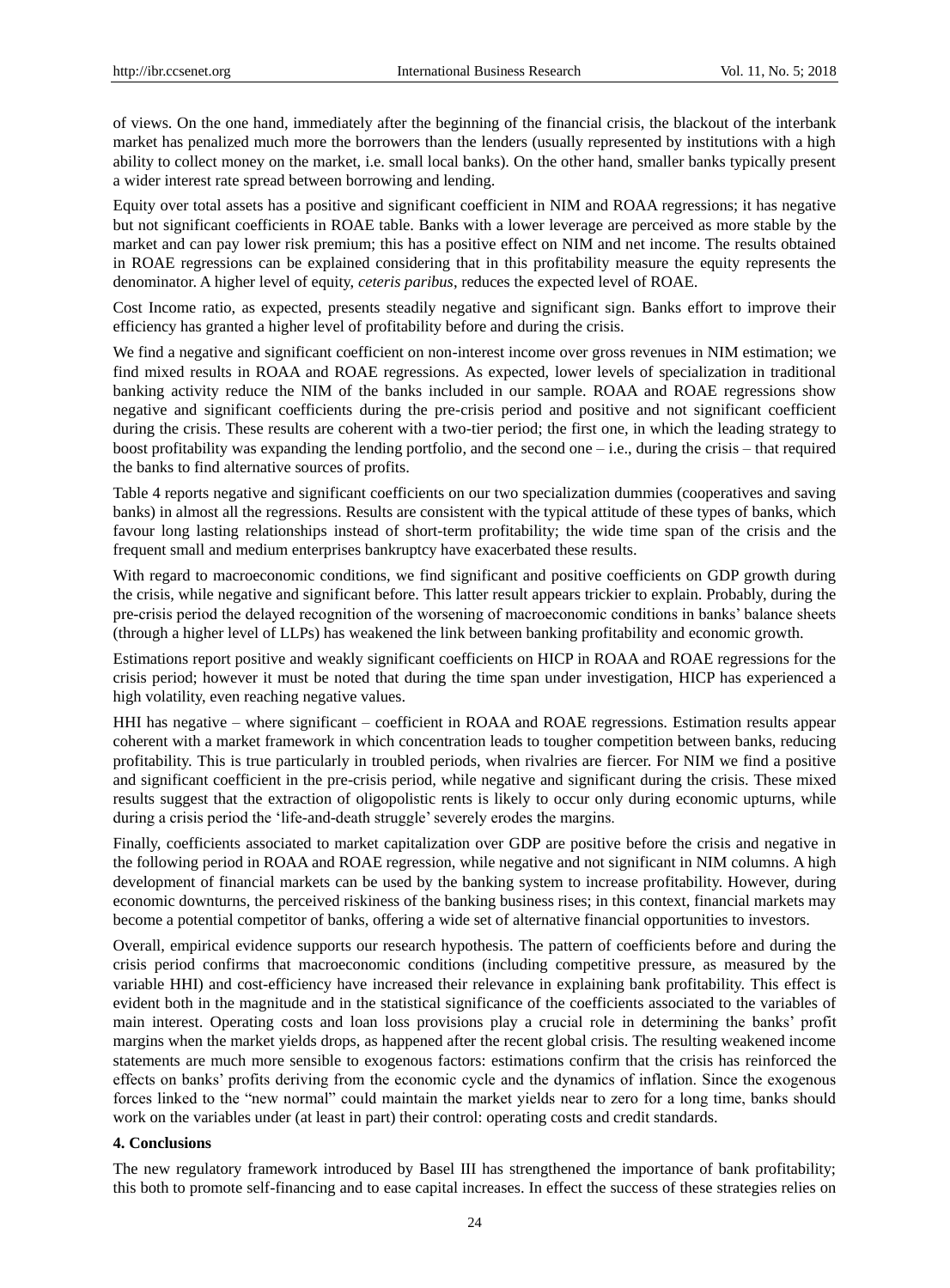banks' ability to generate profits in order to retain a major part of them or attract new investors. In this sense, European Central Bank [ECB] (2015) issued a recommendation to banks "to base their dividend policies on conservative and prudent assumptions to cover their current capital requirements and prepare to meet more demanding capital standards". This statement has a very crucial implication for countries strongly relaying on the banking sector; in fact, any lack of regulatory capital implies the need for reducing the amount or riskiness of credit granted to customers.

In recent years, lending policies have been taken to the forefront of academic and political debate, due to the primary role that credit expansion has played in the recent crisis. Our results confirm that rigorous behaviours in granting credit to borrowers improve bank profitability. A greater level of net loans over total assets seems to improve profitability with a positive effect on NIM, but not necessarily on ROAA and ROAE (which takes directly into account LLPs). Moreover, we find that loans growth can improve bank profits; coherently with Foos et al. (2010), this growth must be conscious and wisely based on a risk-return approach to mitigate potential adverse effect over LLPs.

As expected, lower cost income ratios have a positive effect over profitability. Moreover, results indicate that banks profits are associated to higher capital resources (i.e. low leverage); this outcome explains the concerns of the authorities about regulatory capital adequacy of the banking system. On the contrary, dimension *per se* (as measured by total assets), does not show a significant impact over bank profitability in the period under investigation; a more crucial role is played by bank specialization.

Saving e Cooperative banks are in fact associated to lower profitability levels in our dataset; being strongly close to the territory makes banks more sensitive to local shocks. Their mutualistic nature emphasizes the commitment to local environment, leading these banks to act as a social security cushion, especially during harsh times. Moreover, the reduced importance of soft information in the process of credit evaluation introduced by Basel II (and confirmed by Basel III) may permanently mitigate the historical advantages of a relationship banking approach, which has been always the 'ace in the hole' of these types of banks.

We find a discontinuity between different profitability measures, which often have been used in literature to provide reciprocal robustness checks to regressions: in effect NIM shows results that are sometimes really different from ROAA and ROAE. This fact may raise concerns about the impact of non-recurring elements in banks income statements on traditional profitability measures and hence may open a debate about the best key performance indicator. In this line, ECB (2010) has stated that "a consistent framework for measuring banks' performance may incorporate more insider data than those used for ROE, but may also provide a good equilibrium between providing a reasonable level of insider information (namely as regards business strategy and risks associated with each business line) and relatively simple and comparable indicators".

We need to bear in mind that beside the traditional dynamics related to competition and the costs linked to the compliance to the new regulatory frameworks, also the 'long wave' of non-performing loans and LLPs deriving from the recent economic downturn are likely to affect bank profitability still in the future. Improving efficiency and finding a sound competitive positioning will be fundamental to deal with these problems, maintaining a sufficient profitability in order to meet capital requirements and be attractive on capital markets.

### **References**

- Abreu, M., & Mendes, V. (2001). Commercial bank interest margins and profitability: evidence for Some EU Countries, Proceedings of the Pan-European Conference Jointly organized by the IEFS-UK & University of Macedonia Economic and Social Sciences, Thessaloniki, Greece, May 17-20.
- Albertazzi, U., & Gambacorta, L. (2009). Bank profitability and the business cycle. *Journal of Financial Stability, 5,* 393-409. https://doi.org/10.1016/j.jfs.2008.10.002
- Alexious, C., & Sofoklis, V. (2009). Determinants of Bank Profitability: Evidence from the Greek Banking Sector. *Economic Annals, LIV*(182), 93-118. https://doi.org/10.2298/EKA0982093A
- Alper, D., & Anbar, A. (2011). Bank specific and macroeconomic determinants of commercial bank profitability: Empirical evidence from Turkey. *Business and Economic Research Journal, 2*(2), 139-152.
- Athanasoglou, P., Brissimis, S. N., & Delis, M. (2008). Bank-specific, industry-specific and macroeconomic determinants of bank profitability. *Journal of International Financial Markets, Institutions and Money, 18,*  121-136. https://doi.org/10.1016/j.intfin.2006.07.001
- Athanasoglou, P., Delis, M., & Staikouras, C. (2006). Determinants of Bank Profitability in the South Eastern European Region, MPRA Paper No.10274. Retrieved from http://mpra.ub.uni-munchen.de/10274/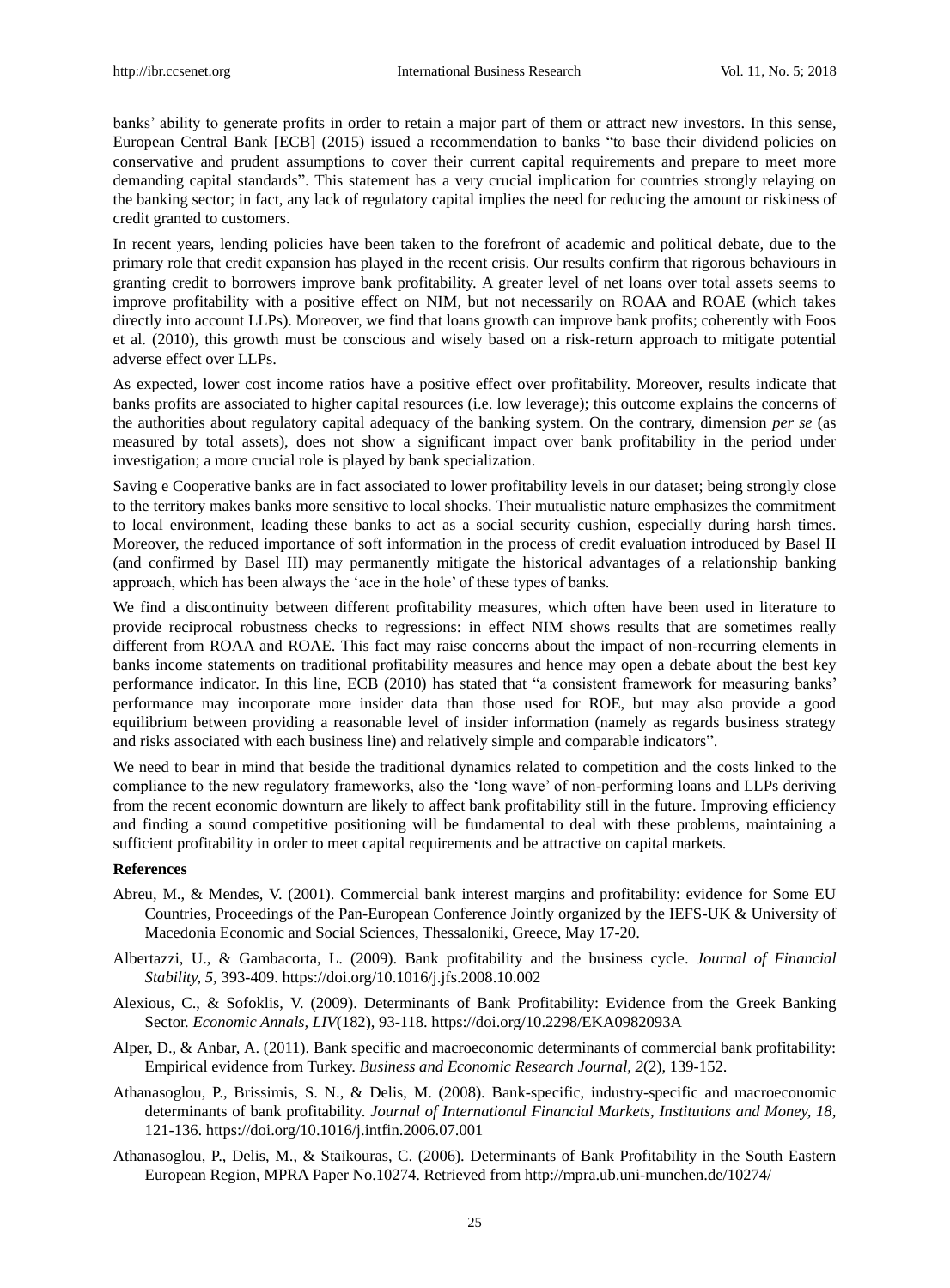- Beckmann, R. (2007). Profitability of Western European banking systems: panel evidence on structural and cyclical determinants, Deutsche Bundesbank Discussion Paper, Series 2: Banking and Financial Studies No.17/2007.
- Beltratti, A., & Stulz, R. M. (2012). The credit crisis around the globe: Why did some banks perform better? *Journal of Financial Economics, 105*(1), 1-17. https://doi.org/10.1016/j.jfineco.2011.12.005
- Bolt, W., de Haan, L., Hoeberichts, M., van Oordt, M. R. C., & Swank, J. (2012). Bank profitability during recession. *Journal of Banking and Finance, 36,* 2552-2564. https://doi.org/10.1016/j.jbankfin.2012.05.011
- Bourke, P. (1989). Concentration and other determinants of bank profitability in Europe, North America and Australia. *Journal of Banking and Finance,13*(1), 65-79. https://doi.org/10.1016/0378-4266(89)90020-4
- Brighi, P., & Venturelli, V. (2014). How do income diversification, firm size and capital ratio affect performance? Evidence from bank holding companies. *Applied Financial Economics, 24,* 1375-1392. https://doi.org/10.1080/09603107.2014.925064
- Chronopoulos, D. K., Liu, H., McMillan, F. J., & Wilson, J. O. S. (2015). The dynamics of US bank profitability. *The European Journal of Finance, 21*(5), 426-443. https://doi.org/10.1080/1351847X.2013.838184
- Demirguc-Kunt, A., & Huizinga, H. (1999). Determinants of Commercial Bank Interest Margins and Profitability: Some International Evidence. *The World Bank Economic Review, 13*(2), 379-408. https://doi.org/10.1093/wber/13.2.379
- Demirguc-Kunt, A., & Huizinga, H. (2000). Financial Structure and Bank Profitability, World Bank Policy Research Working Paper, no.2430, august.
- Dietrich, A., & Wanzenried, G. (2011). Determinants of bank profitability before and during the crisis: Evidence from Switzerland. *Journal of International Financial Markets, Institutions & Money, 21,* 307-327. https://doi.org/10.1016/j.intfin.2010.11.002
- Dietrich, A., & Wanzenried, G. (2014). The determinants of commercial banking profitability in low-,middle, and high-income countries. *The Quarterly Review of Economics and Finance, 54,* 337-354. https://doi.org/10.1016/j.qref.2014.03.001
- ElKelish, W. W., & Tucker, J. (2015). Property Rights Institutions and Bank Performance Across Countries. *Managerial Finance, 41,* 80-101. https://doi.org/10.1108/MF-10-2013-0288
- European Central Bank. (2010). Beyond ROE How to measure bank performance. Appendix to the Report on EU Banking Structures, September.
- European Central Bank. (2015). Recommendation on dividend distribution policies, January.
- Flamini, V., McDonald, C., & Schumacher, I. (2009). The determinants of commercial bank profitability in Sub-Saharan Africa, IMF Working Paper, No. 09/15.
- Foos, D., Norden, L., & Weber, M. (2010). Loan growth and riskiness of banks. *Journal of Banking and Finance, 34,* 2929-2940. https://doi.org/10.1016/j.jbankfin.2010.06.007
- Genay, H., & Podjasek, R. (2014). What is the impact of a low interest rate environment on bank profitability? Chicago Fed Letter, The Federal Reserve Bank of Chicago, n.324, July.
- Goddard, J., Liu, H., Molyneux, P., & Wilson, J. O. S. (2011). The persistence of bank profit. *Journal of Banking and Finance, 35,* 2881-2890. https://doi.org/10.1016/j.jbankfin.2011.03.015
- Goddard, J., Liu, H., Molyneux, P., & Wilson, J. O. S. (2013). Do Bank Profits Converge? *European Financial Management, 19*(2), 345-365. https://doi.org/10.1111/j.1468-036X.2010.00578.x
- Goddard, J., Molyneux, P., & Wilson, J. O. S. (2004a). The profitability of European Banks: A Cross-Sectional and Dynamic Panel Analysis. *The Manchester School, 72*(3), 363-381. https://doi.org/10.1111/j.1467-9957.2004.00397.x
- Goddard, J., Molyneux, P., & Wilson, J. O. S. (2004b). Dynamics of Growth and Profitability in Banking. *Journal of Money, Credit and Banking, 36*(6), 1069-1090. https://doi.org/10.1353/mcb.2005.0015
- Golin, J. (2013). The Bank Credit Analysis Handbook: A Guide for Analyst, Bankers and Investors, John Wiley & Sons.
- Javaid, S., Anwar, J., Zaman, K., & Gafoor, A. (2011). Determinants of bank profitability in Pakistan: Internal factor analysis. *Mediterranean Journal of Social Sciences, 2*(19), 59-78.